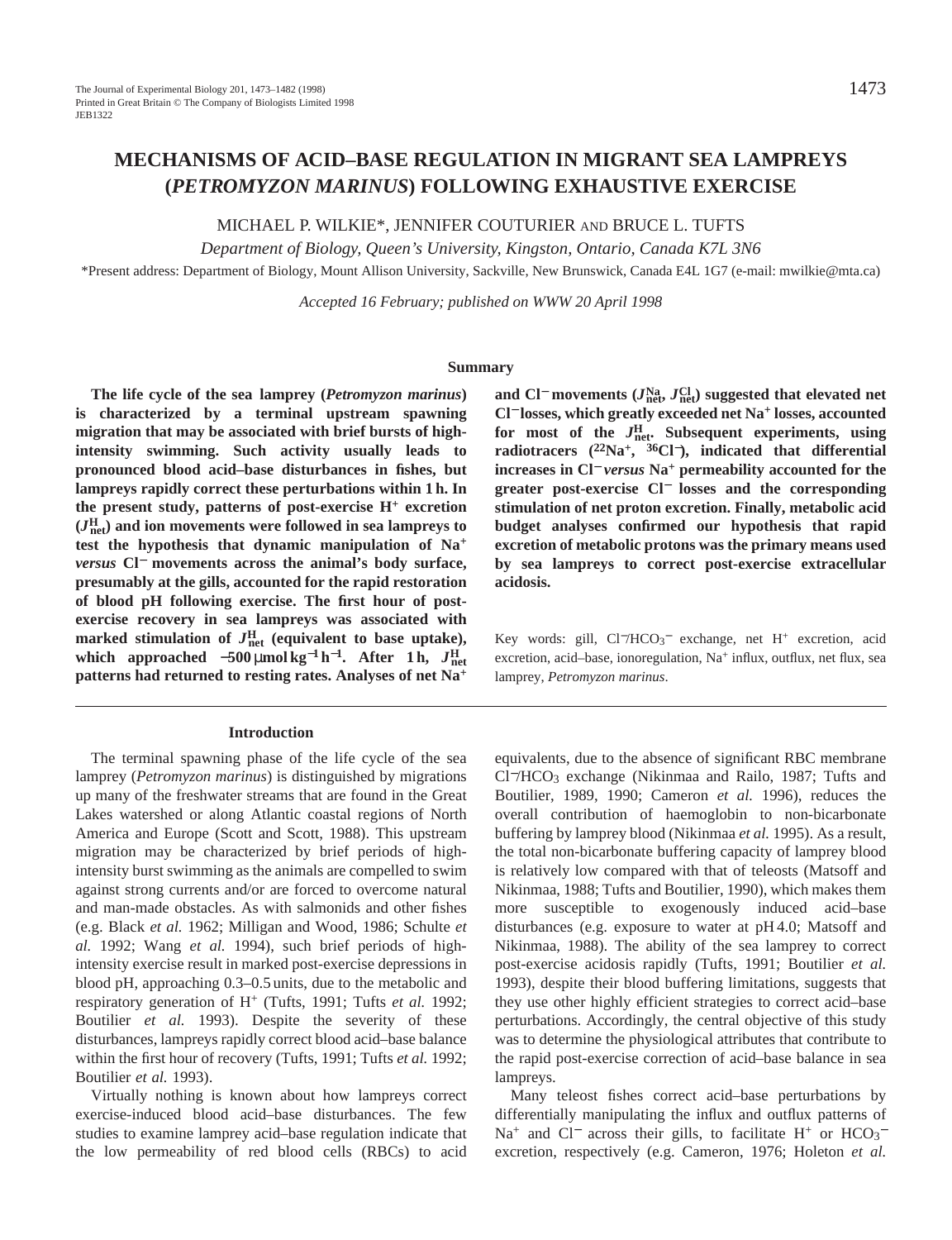1983; Wood, 1988; McDonald *et al.* 1989; Goss *et al.* 1992). At present, it is not known whether lampreys use similar acid–base regulatory strategies, but the similarities between lamprey and teleost gills suggest that this is likely. Indeed, other than the fact that the gills of juvenile and adult lampreys are tidally ventilated, as opposed to the unidirectional flow design of other fish gills (Randall, 1972; Lewis, 1980), lamprey gills are structurally similar to those of teleosts. Common features include the presence of paired gill filaments ornamented with numerous lamellae (for a review, see Laurent, 1984), respiratory cells (pavement cells) and mitochondria-rich cells (Youson and Freeman, 1976; Morris and Pickering, 1975, 1976; Bartels, 1989; Mallat *et al.* 1995; Bartels *et al.* 1996). The latter are morphologically similar to, but distinct from, the chloride cells of freshwater species (Youson and Freeman, 1976; Morris and Pickering, 1976; Bartels *et al.* 1996), which are probably the sites of Cl<sup>-</sup>/HCO<sub>3</sub><sup>−</sup> exchange in freshwater teleosts (Perry and Laurent, 1989; Goss *et al.* 1992). Thus, this study was designed to test the hypothesis that sea lampreys clear large amounts of metabolic acid from their blood following exercise by differentially modulating trans-branchial Cl<sup>−</sup> *versus* Na+ movements. Accordingly, net H<sup>+</sup> excretion and net and unidirectional ion (Cl<sup>−</sup> and Na<sup>+</sup>) movements across sea lamprey gills were measured as the animals recovered from exhaustive exercise.

#### **Materials and methods**

#### *Experimental animals and apparatus*

Mature, migrating sea lampreys of both sexes (*Petromyzon marinus* Linnaeus; mass  $259\pm8$  g; mean  $\pm$  s.e.m.,  $N=26$ ) were captured during their spring spawning run up the Shelter Valley River, Ontario, and held in 7501 of flowing  $(2.01 \text{min}^{-1})$ , dechlorinated tap water  $(Na^+]=0.4 \text{ mmol } 1^{-1}$ ;  $[C1^-]=0.6$  mmol  $1^{-1}$ ;  $[Ca^{2+}]=2.2$  mmol  $1^{-1}$ ; titration alkalinity 2.0 mmol l<sup>-1</sup>) at Queen's University. Since spawning is a nontrophic life phase for lampreys, feeding was not necessary. At least 2 weeks prior to experimentation, subgroups (10–12) of animals were taken from their holding tanks at 5 °C and transferred to a Living Stream (Frigid Inc.) thermostatted to  $10^{\circ}$ C, the experimental temperature. One day prior to experimentation the animals were transferred, one at a time, to individual, darkened, rectangular 5.0 l flux chambers, each of which received water at a rate of 0.5 l min<sup>−</sup>1. The flux chambers, based on a design originally described by McDonald and Rogano (1986), consisted of an inner chamber, containing the animal, and a well-aerated outer chamber to ensure adequate mixing for accurate determinations of titratable acid flux (*J*TA), total ammonia excretion (*J*Amm) and net and unidirectional ion movements (Na+, Cl<sup>−</sup>) across the gill. Water samples were withdrawn from the box using an external sampling port mounted on the anterior side of the chamber. The sampling port consisted of a three-way stopcock, inserted through a rubber stopper, connected to a piece of rubber tubing that ran into the inner chamber. This permitted a syringe to be attached or detached

from the external valve without disturbing the animal. Two series of experiments were performed.

## *Experimental protocol*

## *Net ion movements and acid excretion following exercise*

Flux measurements, for the determination of *J*TA, *J*Amm and net Na<sup>+</sup> (*J*<sup>Na</sup>) and Cl<sup>−</sup> (*J*<sup>Cl</sup><sub>net</sub>) movements, were made by cutting off the water flow to each flux container, reducing the volume to 3.01, and subsequently taking water samples  $(30 \text{ ml})$  at regular intervals to determine the rate of changes in water titratable acidity and Na+, Cl<sup>−</sup> and ammonia concentrations in the container water.

Initial control measurements were made on resting sea lampreys over a 1 h pre-exercise period. The lampreys were subsequently chased one at a time for 5 min in a 2 m diameter, plastic exercise tank at  $10^{\circ}$ C (see Tufts, 1991) and then returned to their respective flux containers. Water samples (30 ml) were then taken to determine flux rates at 0–0.5 h, 1–2 h, 4–5 h, 8–9 h and 12–13 h of the post-exercise period. Water samples  $(10 \text{ ml})$  for determination of  $J<sup>TA</sup>$  were refrigerated and analyzed the same day, and the remainder was frozen and stored at −20 °C for later analyses of water total ammonia, Na<sup>+</sup> and Cl−.

## *Unidirectional ion movements following exercise*

The unidirectional movements (net flux, influx and outflux) of Na+ and Cl<sup>−</sup> were determined using radiotracers (22Na+, 36Cl<sup>−</sup>). Briefly, 10 min prior to each flux determination, water flow to each flux chamber was cut off, and the volume was adjusted to approximately 3.01, after which  $4 \mu$ Ci of  $22$ Na<sup>+</sup> or 8 µCi of 36Cl<sup>−</sup> was added to each container. After a 10 min mixing period, water samples (30 ml) were taken at regular intervals  $(0, 2h, 4h, 8h, 12h)$  over a  $12h$  control (resting) period. The containers were then thoroughly flushed to remove the radiotracers, and then water flow was re-established to each container.

The 12 h control flux period confirmed that there were no diurnal fluctuations in Na<sup>+</sup> or Cl<sup>−</sup> flux patterns or in *J*Amm. Owing to basal ammonia excretion by the animals, however, water total ammonia concentration in the container increased significantly to approximately  $50-100 \mu$ mol l<sup>-1</sup> over the 12 h period, but these concentrations were well below resting blood ammonia levels (approximately 300 µmol l<sup>−</sup>1; M. P. Wilkie and B. L. Tufts, unpublished data) and unlikely to inhibit *J*Amm. This premise is supported by the stable rates of *J*Amm that were observed.

Approximately 12 h after resting unidirectional ion flux rates had been measured, lampreys were removed from their containers and exercised (see above). The procedures used to determine post-exercise unidirectional Na+ and Cl<sup>−</sup> movements were virtually identical to those used to determine resting rates, but because it was necessary to ensure that the radiotracers added to the flux chamber were adequately mixed, it was not possible to take an initial water sample immediately following the exercise period (i.e. 0h). Accordingly, the nominal 0h water sample was actually taken 10 min following exercise.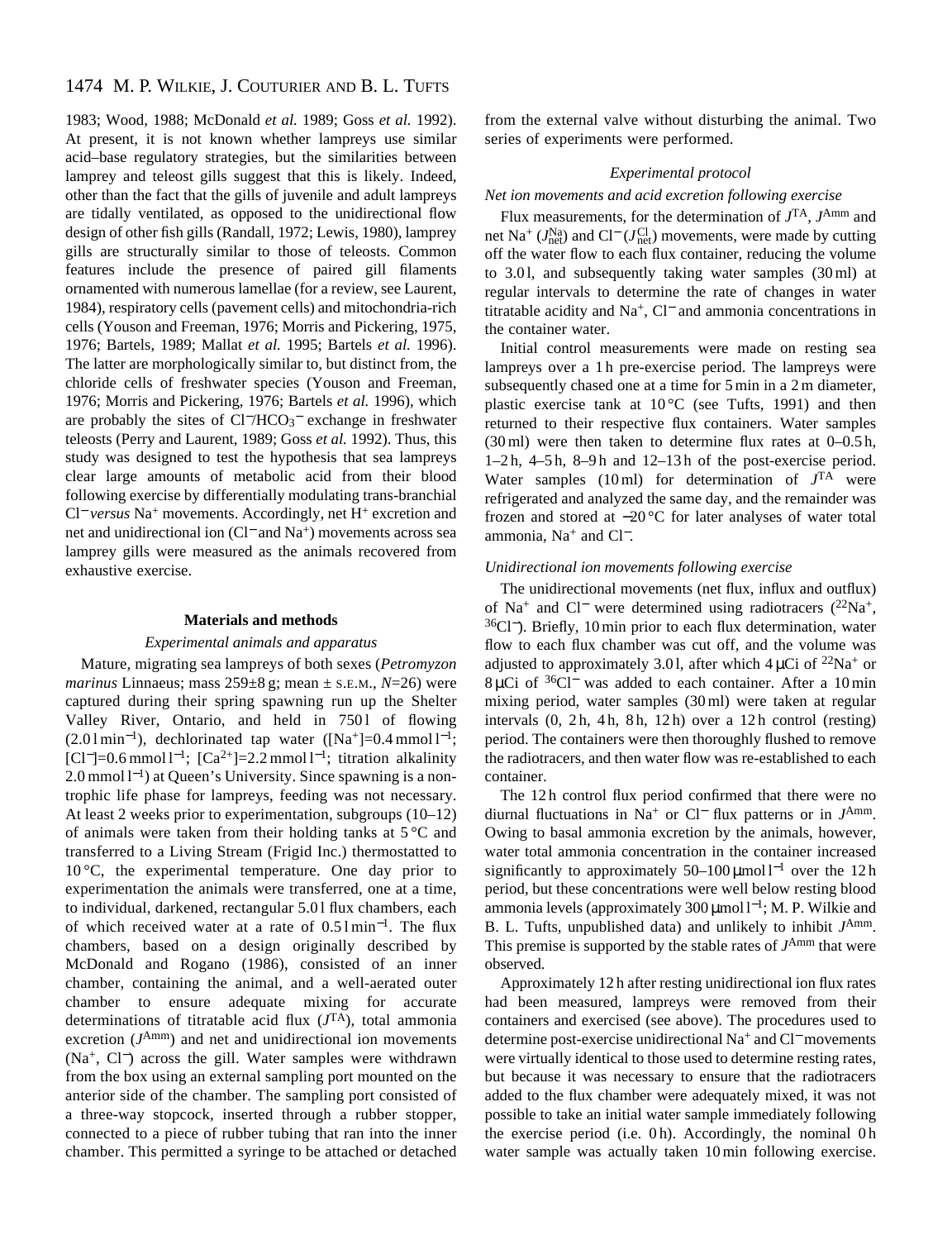Overall, unidirectional flux determinations were made at 10 min (0 h) to 1 h, 2–3 h, 3–4 h, 4–5 h, 8–9 h and 12–13 h following exercise. After the 5h post-exercise sample, each container was thoroughly flushed, and water flow was then reestablished until 10 min before the 8–12h sample period. Blood samples were then taken following this final postexercise sampling period for later determination of the mean specific activity of <sup>22</sup>Na<sup>+</sup> and <sup>36</sup>Cl<sup>−</sup>.

## *Analytical techniques and calculations*

#### *Ion and acid fluxes*

Water Na<sup>+</sup> and Cl<sup>−</sup> concentrations were determined using flame photometry (Corning clinical flame photometer) and the mercuric thiocyanate assay (Zall *et al.* 1956), respectively. Water total ammonia (sum of  $[NH<sub>3</sub>]+[NH<sub>4</sub><sup>+</sup>])$  concentrations were determined using the salicylate hypochlorite assay (Verdouw *et al.* 1978).

Estimates of  $J^{\text{Amm}}$ ,  $J^{\text{Cl}}_{\text{net}}$  and  $J^{\text{Na}}_{\text{net}}$  were based on the following equation:

$$
J^{\mathbf{X}} = \frac{([X]_i - [X]_f) \times V}{M \times T}, \qquad (1)
$$

where  $[X]$  represents the concentration (µmol l<sup>-1</sup>) of total ammonia, Na+ or Cl−, measured at the beginning (i) and end (f) of a flux period, *V* is the volume of the container, *M* is the animal's mass (kg) and *T* is the duration of the flux interval (h). Using this approach, positive values represent net *inward* movement or gain of ions, while negative values indicate net *outward* movement or loss of ions.

The titratable acid flux  $(J<sup>TA</sup>)$  by lampreys (see above) was determined by measuring the titration alkalinity of water samples. Titration alkalinity was determined by adding 0.02 mol l−<sup>1</sup> HCl (Sigma) to 10 ml water samples until an endpoint pH of 4.0 was reached. Equation 1 was also used to determine the titratable base flux, which was based on the initial minus final titratable alkalinity of water samples. As above, net base gains or losses are also represented by positive and negative signs, respectively. Accordingly, it was possible to express the titratable base flux rates as  $J<sup>TA</sup>$  simply by switching positive titratable base flux values to negative values, and *vice versa* (for further details, see Wood, 1988). The sum of *J*Amm and *J*TA was then used as a *direct* measure of *net* acid flux  $(J_{\text{net}}^H)$  and is described by:

$$
J_{\text{net}}^{\text{H}} = J^{\text{Amm}} + J^{\text{TA}}.
$$
 (2)

Differences between  $J_{\text{net}}^{\text{Cl}}$  and  $J_{\text{net}}^{\text{Na}}$  were used as an *indirect* index of  $J_{\text{net}}^{\text{H}}$  to predict how post-exercise modifications to *actual J*<sup>H</sup> net were achieved (e.g. Wood, 1988; McDonald *et al.* 1989). Accordingly,

$$
Predicted J_{net}^{H} \approx J_{net}^{Cl} - J_{net}^{Na}.
$$
 (3)

The radioactivity of water samples was determined, in triplicate, on 5 ml water samples that were added to 10 ml of scintillation fluor (Amersham, ACS). The samples were shaken vigorously and then left overnight to minimize

chemiluminescence before being counted on an LKB Rackbeta scintillation counter. The respective concentrations of 'cold' (non-radioactive) Na+ or Cl<sup>−</sup> in each sample were determined as described above.

Rates of Na<sup>+</sup> and Cl<sup>-</sup> influx ( $J_{\text{in}}^{\text{Na}}$ ,  $J_{\text{in}}^{\text{Cl}}$ ) were determined from reductions in water radioactivity during each flux determination period, the known container volume, and the fish's mass, using the following formula (Wood, 1988):

$$
J_{\text{in}}^{\text{Ion}} = \frac{(CPM_i - CPM_f)}{MSA} \frac{V}{W \times T},
$$
\n(4)

where  $J_{\text{in}}^{\text{Ion}}$  represents  $J_{\text{in}}^{\text{Na}}$  or  $J_{\text{in}}^{\text{Cl}}$ ,  $CPM_1$  and  $CPM_f$  are the respective <sup>22</sup>Na<sup>+</sup> or <sup>36</sup>Cl<sup>−</sup> radioactivities (cts min<sup>-1</sup> ml<sup>-1</sup>) at the start and end of a flux determination period, *MSA* is the mean water specific activity (cts min−<sup>1</sup> µmol<sup>−</sup>1) and *M*, *V* and *T* are as previously stated. Back-flux correction was not necessary as the maximal internal specific activity of each animal, based on plasma measurements taken immediately after the 12 h postexercise sample period, never exceeded 10 % of the water specific activity (Wood, 1988). Initial water specific activities were approximately 9×10<sup>3</sup> cts min<sup>-1</sup> μmol<sup>-1</sup> for <sup>22</sup>Na<sup>+</sup> and 17×10<sup>3</sup> cts min<sup>-1</sup> µmol<sup>-1</sup> for <sup>36</sup>Cl<sup>-</sup>.

Estimates of  $J_{\text{net}}^{\text{Na}}$  and  $J_{\text{net}}^{\text{Cl}}$  were based on the respective differences between the 'cold' (non-radioactive) Na<sup>+</sup> and Cl<sup>−</sup> concentrations in the water as described in equation 1. Outward movements (*J*<sup>Ion</sup></sup>) for Cl<sup>−</sup> (*J*<sup>Cl</sup><sub>Out</sub>) and Na<sup>+</sup> (*J*<sup>Na</sup><sub>Out</sub>) were calculated from differences between  $J_{\text{net}}^{\text{Ion}}$  and  $J_{\text{in}}^{\text{Ion}}$ , as described by:

$$
J_{\text{out}}^{\text{Ion}} = J_{\text{net}}^{\text{Ion}} - J_{\text{in}}^{\text{Ion}}.
$$
 (5)

## *Metabolic proton loads to the intracellular and extracellular compartments and to the environmental water*

Another goal of the present study was to quantify the proportion of the lamprey's total peak metabolic acid load that was metabolized within its muscle, as well as the fraction of the acid load that was excreted to the water during the post-exercise period. Accordingly, levels of metabolic acid excreted to the water in the present study were compared with the cumulative internal post-exercise metabolic acid loads previously measured by Boutilier *et al.* (1993) and Tufts (1991).

To describe the fate of metabolically generated protons due to exercise, the total metabolic proton load  $(\Delta H_{m,Total}^+)$  was calculated using the following formula:

$$
\Delta H_{m,Total}^{+} = \Delta H_{m,ICF}^{+} + \Delta H_{m,ECF}^{+} + \Delta H_{m,Water}^{+}, \tag{6}
$$

where ∆H<sup>+</sup><sub>m,ICF</sub> is the metabolic proton load to the muscle intracellular compartment (from Boutilier *et al.* 1993),  $\Delta H_{\text{m,ECF}}^{\text{+}}$  is the extracellular metabolic proton load (from Tufts, 1991) and ∆H<sup>+</sup><sub>m</sub>, Water denotes the cumulative appearance of metabolic acid (protons) in the environmental water, as measured in the present study.

Since the  $\Delta H_{m,\text{ICF}}^+$  values reported by Boutilier *et al.* (1993) were originally expressed as mmol l<sup>-1</sup> tissue water, their values were converted to mmol kg<sup>-1</sup> body mass using the following equation: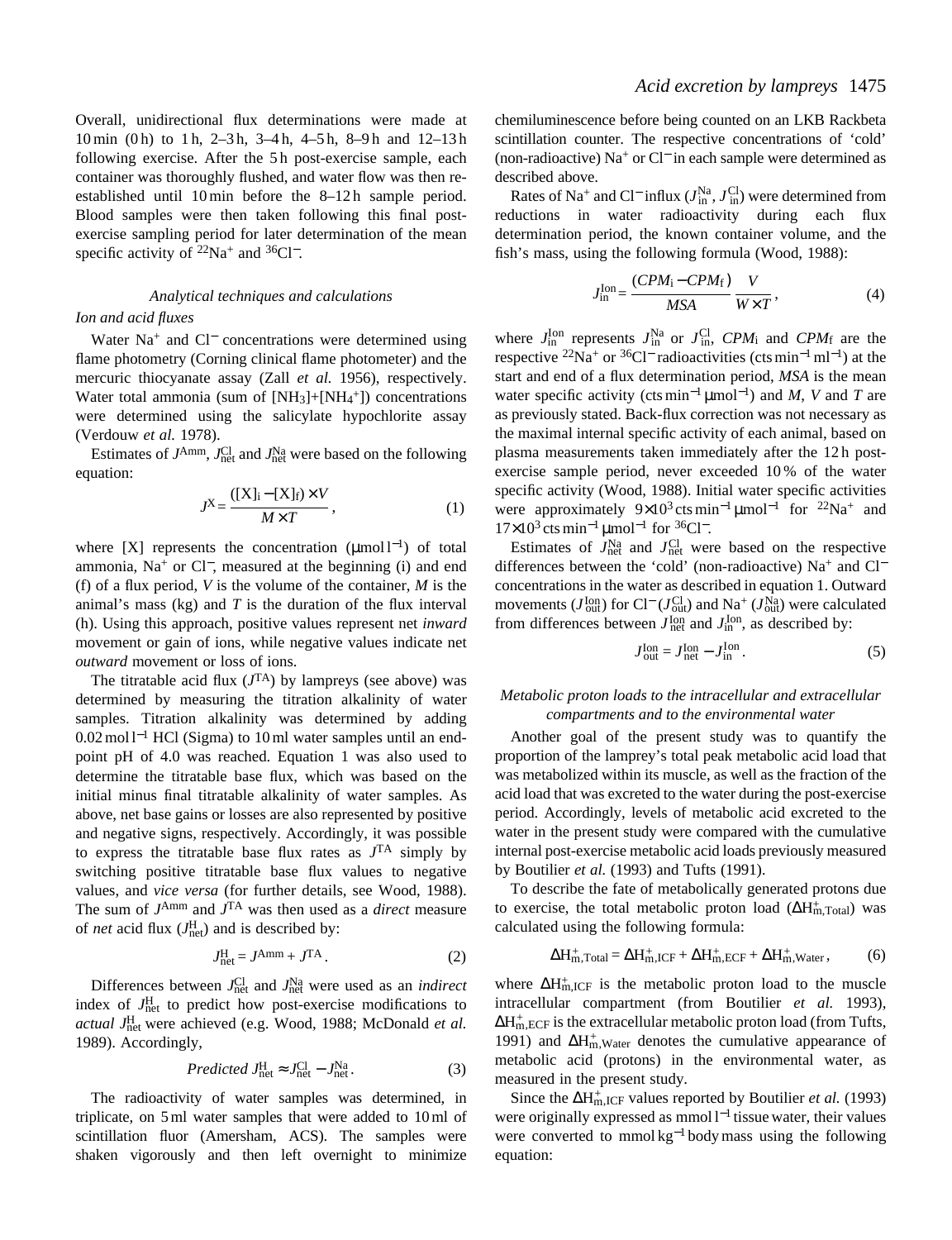$\Delta H_{m,ICF}^+$  (mmol kg<sup>-1</sup>) = ( $\Delta H_{m,ICF}^+$ ) × (muscle H<sub>2</sub>O content)  $\times$  (% muscle in body), (7)

where the measured muscle H<sub>2</sub>O content was  $0.781 \text{kg}^{-1}$ (Boutilier *et al.* 1993) and it was assumed that the muscle comprised 70 % of the total body mass of the lamprey (Hardisty and Rovainen, 1982). Similarly, the values of Tufts (1991) were converted to mmol  $kg^{-1}$  body mass using:

$$
\Delta H_{\text{m,ECF}}^{+} \text{ (mmol kg}^{-1}) = (\Delta H_{\text{m,ECF}}^{+})
$$
  
× (extracellular fluid volume), (8)

where  $\Delta H_{m,ECF}^{+}$ was originally expressed as mmol l<sup>-1</sup> tissue water and the extracellular fluid volume was assumed to be 0.239 l kg−<sup>1</sup> body mass (Thorson, 1959).

#### *Statistics*

All data are expressed as means  $(\pm 1 \text{ s.E.M.})$ . Statistical significance was evaluated using repeated-measures analysis of variance (ANOVA), and Dunnett's *post-hoc* tests were applied, where appropriate, to determine statistical significance at the  $P \le 0.05$  level.

## **Results**

### *Net ion movements and acid excretion following exercise*

Resting ammonia excretion  $(J<sup>Amm</sup>)$  and titratable acid  $(J<sup>TA</sup>)$ flux rates in spawning sea lampreys averaged −85µmol kg−<sup>1</sup> h−<sup>1</sup> and 70 µmol kg<sup>-1</sup> h<sup>-1</sup>, respectively (Fig. 1A,B). As a result, the net acid excretion rates were not significantly different from zero (Fig. 1C), indicating that the lampreys were in 'net' acid–base balance prior to exercise. Immediately following exercise, however, there was a threefold stimulation of *J*Amm and a reversal of *J*TA, which led to high rates of net acid excretion. During the first hour following exercise, the net acid excretion rate exceeded  $-500 \mu$ mol kg<sup>-1</sup> h<sup>-1</sup> (Fig. 1C), but by 2 h *J*<sup>H</sup> net had returned towards resting values as *J*Amm and *J*TA approached pre-exercise levels. Notably, there was a reversal of *J*H net after 8 h, which led to a small net gain of acid by the animals at that time (Fig. 1B,C).

Resting lampreys were also in net ion balance, as reflected by net Cl<sup>−</sup> (*J*<sup>Cl</sup><sub>net</sub>) and net Na<sup>+</sup> (*J*<sup>Na</sup><sub>net</sub>) flux rates that were not significantly different from zero (Fig. 2A,B). Following exercise, *J*<sup>Cl</sup><sub>net</sub> became highly negative, leading to net Cl<sup>−</sup> loss rates that approached  $-600 \mu$ mol kg<sup>-1</sup> h<sup>-1</sup> during the first hour of the post-exercise period. These pronounced Cl<sup>−</sup> losses were not, however, accompanied by significant changes in  $J<sub>net</sub><sup>Na</sup>$ (Fig. 2A,B) and, as a result, there were significant increases in the predicted net acid losses by the lamprey during the first hour following exercise (Fig. 2C). By 2h post-exercise, however,  $J_{\text{net}}^{\text{Cl}}$  and predicted  $J_{\text{net}}^{\text{H}}$  had returned to resting levels (Fig. 2A,C). By 8h, there appeared to be net  $Na<sup>+</sup>$  gains by the animal, when inwardly directed  $J_{\text{net}}^{\text{Na}}$ approached  $300 \mu$ mol kg<sup>-1</sup> h<sup>-1</sup> (Fig. 2B).

#### *Unidirectional ion movements following exercise*

Resting lampreys were also in net ion balance in the second



Fig. 1. Changes in (A) ammonia excretion (*J*Amm), (B) titratable acid flux ( $J<sup>TA</sup>$ ) and (C) net proton flux ( $J<sup>H</sup><sub>net</sub>$ ) across the body surface (gills + renal pathways) of migrant sea lampreys following 5 min of exhaustive exercise. Values are means  $\pm$  1 s.E.M.;  $N=10$ . An asterisk denotes a statistically significant difference (*P*<0.05) from the value for resting (R) animals.

experimental series (Figs 3, 4). In general agreement with observations made in the first series, the first hour following exercise was characterized by a marked stimulation of net Cl<sup>−</sup> losses, reflected in  $J_{\text{net}}^{\text{Cl}}$ rates that approached −400 μmol kg<sup>-1</sup> h<sup>-1</sup> (Fig. 3). By 2 h, *J*<sup>Cl</sup><sub>net</sub> had returned to resting levels, where it remained until 4 h. There then appeared to be a net inward movement of Cl−, which persisted until 12 h, but these changes in  $J_{\text{net}}^{\text{Cl}}$  were not significant. The greater net Cl<sup>−</sup> loss resulted from a marked eightfold stimulation of Cl<sup>−</sup> outflux  $(J<sub>out</sub><sup>Cl</sup>)$  during the first hour following exercise (Fig. 3). The greater Cl<sup>−</sup> outflux was short-lived, however, and by 2 h net Cl<sup>−</sup> losses and Cl<sup>−</sup> outflux rates had returned to resting levels (Fig. 3). Post-exercise Cl<sup>−</sup> influx patterns were unaltered, except at 8 h where there was a net influx of Cl<sup>−</sup> (Fig. 3).

Compared with  $J_{\text{net}}^{\text{Cl}}$  patterns, changes in  $J_{\text{net}}^{\text{Na}}$  following exercise were much less pronounced; net Na<sup>+</sup> losses were approximately  $-90 \mu$ mol kg<sup>-1</sup> h<sup>-1</sup> and  $-170 \mu$ mol kg<sup>-1</sup> h<sup>-1</sup> at 1 h and 2 h, respectively (Fig. 4). These greater net losses of  $Na<sup>+</sup>$ were solely the result of marked increases in Na<sup>+</sup> outflux in the first 2 h of the post-exercise period (Fig. 4). Beyond 2 h, no further significant changes in net outward Na<sup>+</sup> movement were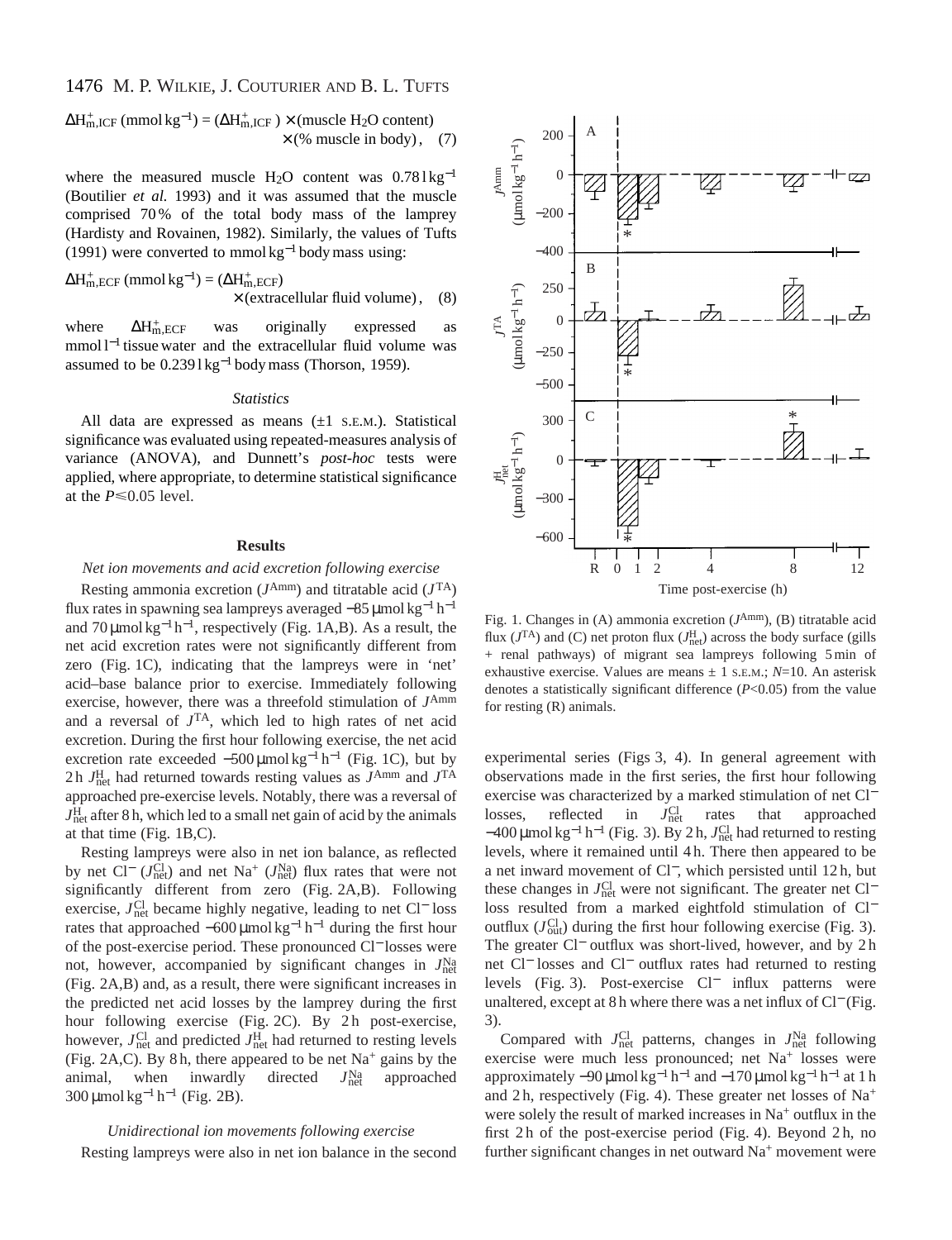

Fig. 2. Changes in (A) net Cl<sup>-</sup> flux ( $J_{\text{net}}^{Cl}$ ), (B) net Na<sup>+</sup> flux ( $J_{\text{net}}^{Na}$ ) and (C) the *predicted* net proton flux rates across the body surface of migrant sea lampreys. The differences between  $J_{\text{net}}^{\text{Cl}}$  and  $J_{\text{net}}^{\text{Na}}$  were used as an indirect index to *predict* net branchial proton movements  $(J_{\text{net}}^H)$ . Values are means  $\pm$  1 s.E.M.; *N*=10. An asterisk denotes a statistically significant difference (*P*<0.05) from the value for resting (R) animals.

observed. There was a temporary twofold stimulation of Na+ influx between 1 and 3 h of the post-exercise period, however, which led to small, but significant, net  $Na<sup>+</sup>$  gains in the lamprey (Fig. 4).

### **Discussion**

#### *Sites of acid–base regulation*

In freshwater fishes, the major site of acid–base regulation is the gills, which operate through the differential modulation of net Na+ and Cl<sup>−</sup> influx and outflux patterns (e.g. Wood, 1988; McDonald *et al.* 1989; Goss *et al.* 1995). Generally, teleost gills account for more than 90 % of net acid (or base) equivalent movements (McDonald and Wood, 1981). To our knowledge, acid–base regulation across lamprey gills has not been studied, although there have been some detailed examinations of ion-exchange processes in larval lampreys (Morris and Bull, 1968, 1970; Stinson and Mallat, 1989; Mallat and Stinson, 1990). In the present study, most of the observed alterations in acid flux and ion flux patterns were probably



Fig. 3. Changes in rates of Cl<sup>−</sup> influx ( $J_{\text{in}}^{\text{Cl}}$ , upward-facing bars), outflux (*J*<sup>Cl</sup><sub>out</sub>, downward-facing bars) and net movement (*J*<sup>Cl</sup><sub>net</sub>, shaded bars) across the body surface of migrant sea lampreys following 5 min of exhaustive exercise. Values are means  $\pm$  1 s.E.M.;  $N=9$ . An asterisk denotes a statistically significant difference (*P*<0.05) from the rate for resting (R) animals.



Fig. 4. Changes in rates of Na<sup>+</sup> influx  $(J_{\text{in}}^{Na}$ ; upward-facing bars), outflux (*J*<sup>Na</sup>, downward-facing bars) and net movement (*J*<sup>Na</sup>, shaded bars) across the body surface of migrant sea lampreys. Values are means  $\pm$  1 s.E.M.;  $N=7$ . An asterisk denotes a statistically significant difference  $(P<0.05)$  from the rate for resting  $(R)$  animals.

mediated by the gills because the ultrastructure of the lamprey gill is similar to that of teleosts (e.g. Morris and Pickering, 1976; Peek and Youson, 1979; Bartels *et al.* 1989, 1996). Ions may also be excreted *via* renal pathways, however, in addition to diffusive efflux across the gills (e.g. McDonald and Wood,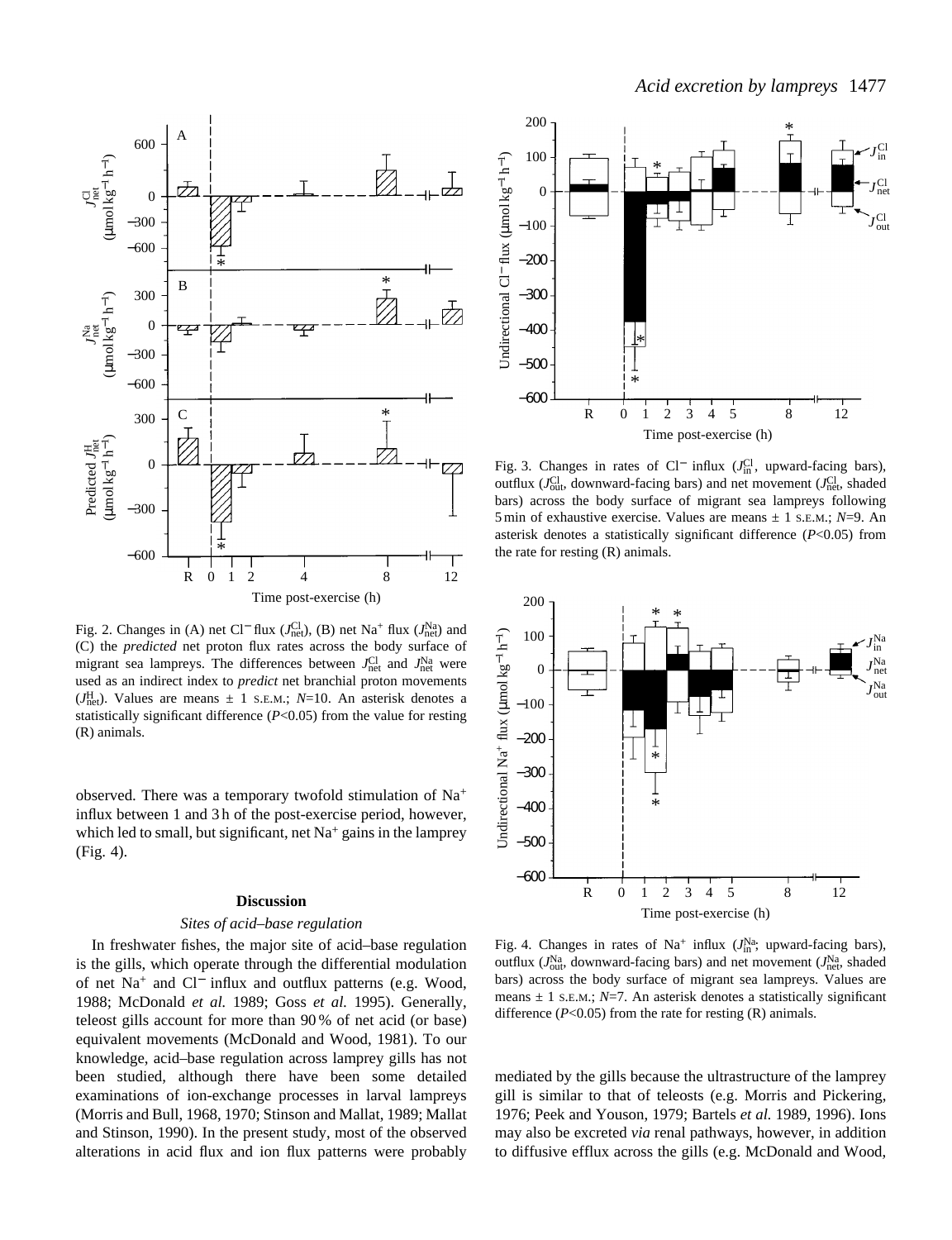1981; Wheatley *et al.* 1984). Since renal routes of ion excretion were not isolated from branchial routes of diffusive ion efflux in the present study, the alternative term 'outflux' describes outward ion movements across the lamprey's body.

## *Post-exercise acid excretion*

The pronounced acidosis experienced by lampreys following exercise is corrected through marked stimulations of net acid excretion (Fig. 1). Like other fishes, sea lampreys experience post-exercise metabolic and respiratory acidoses which are characterized by 0.4–0.5 unit depressions in blood pH (Tufts, 1991; Tufts *et al.* 1992). Unlike freshwater salmonids, in which correction of the post-exercise extracellular acidosis generally requires 4–12 h (Holeton *et al.* 1983; Milligan and Wood, 1986; Wang *et al.* 1994; Kieffer *et al.* 1994), lampreys restore blood pH within 1 h (Tufts, 1991; Tufts *et al.* 1992). This rapid correction is probably related to the lamprey's very high post-exercise rates of acid excretion.

The peak rates of acid excretion of lampreys are approximately 50 % greater than rates measured in exhaustively exercised freshwater rainbow trout (*Oncorhynchus mykiss*) (Wood, 1988; McDonald *et al.* 1989; Kieffer and Tufts, 1996) and approximately twice as high as rates measured in acidotic rainbow trout and eels (*Anguilla rostrata*) under hyperoxic conditions (Hyde and Perry, 1987; Wood, 1991; Goss and Wood, 1990). Post-exercise rates of acid excretion by lampreys were also 2–3 times higher than rates seen in other acidotic freshwater fishes including hypercapnic carp (*Cyprinus carpio*) (Claiborne and Heisler, 1984), killifish (*Fundulus heteroclitus*) injected with HCl (Patrick *et al.* 1997), goldfish (*Carassius auratus*) exposed to acidic water (Maetz, 1973) and channel catfish (*Ictalurus punctatus*) infused with ammonium sulphate (Cameron and Kormanik, 1982).

Notably, the lamprey's rates of acid excretion were lower than values measured in freshwater rainbow trout injected with ammonium sulphate (McDonald and Prior, 1988). In addition, the post-exercise rate of acid excretion was approximately 50 % lower than the peak post-exercise values measured in the dogfish (*Scyliorhinus stellaris*; Heisler, 1993). This difference is probably related to the dogfish's saltwater habitat. Indeed, Tang *et al.* (1989) suggested that the leakier gill epithelium of saltwater- *versus* freshwater-acclimated rainbow trout probably promoted faster rates of metabolic proton removal following exercise.

The low non-bicarbonate buffering capacity of lamprey blood (Tufts and Boutilier, 1990; Matsoff and Nikinmaa, 1988) should also be considered when comparing rates of postexercise recovery of blood pH between lampreys and other fishes. Although the reduction in post-exercise blood pH is similar in lamprey and trout (e.g. Milligan and Wood, 1986; Tufts, 1991), the anaerobic capacity and production of metabolic protons are lower in lamprey (Tufts, 1991; Boutilier *et al.* 1993). In fact, exercise-induced metabolic proton production by trout far exceeds metabolic proton production



Fig. 5. Compartmentalized metabolic acid budget analysis  $(\Delta H_m^+)$ relating the correction of the post-exercise metabolic acid load in the extracellular fluid (ECF) of migrant sea lamprey blood to the appearance of metabolic  $H^+$  in the water. Blood acid–base data are taken from Tufts (1991). Extracellular fluid space of the lamprey was estimated to be  $0.2391 \text{kg}^{-1}$  body mass (Thorson, 1959).

by lampreys, as reflected by twofold higher peak extracellular metabolic acid loads (Milligan and Wood, 1986; Tang and Boutilier, 1991; Tufts, 1991; Boutilier *et al.* 1993; Kieffer *et al.* 1994; Wang *et al.* 1994).

To resolve how lampreys correct internal post-exercise acidosis, their internal metabolic acid loads, as measured by Tufts (1991), were compared with the total post-exercise net acid excretion rates reported here. This analysis revealed that virtually all of the post-exercise removal of metabolic acid from the extracellular fluid of the lamprey took place *via* proton excretion to the environmental water (Fig. 5). Although different groups of sea lamprey were used to measure acid–base balance (Tufts, 1991) and ion flux rates (present study), the degree of extracellular acidosis experienced by each group was probably comparable, since both sets of lampreys were exercised under virtually identical experimental conditions (e.g. temperature, water quality, season) and were in the same non-trophic, spawning phase of their life cycle. This premise is supported by different studies conducted in our laboratory, which demonstrate that changes in sea lamprey blood pH following exercise are reproducible (Tufts, 1991; Tufts *et al.* 1992). Ideally, blood acid–base status and ion flux rates should have been measured on the same group of animals, but this is undesirable because surgically implanted arterial catheters tend to compromise ion balance and flux patterns (Wood, 1988).

As in the trout (Milligan and Wood, 1986; Tang and Boutilier, 1991; Kieffer *et al.* 1994; Kieffer and Tufts, 1996), the vast majority of the metabolic protons, along with lactate, produced during exercise were probably retained in the intracellular compartment of the muscle and consumed during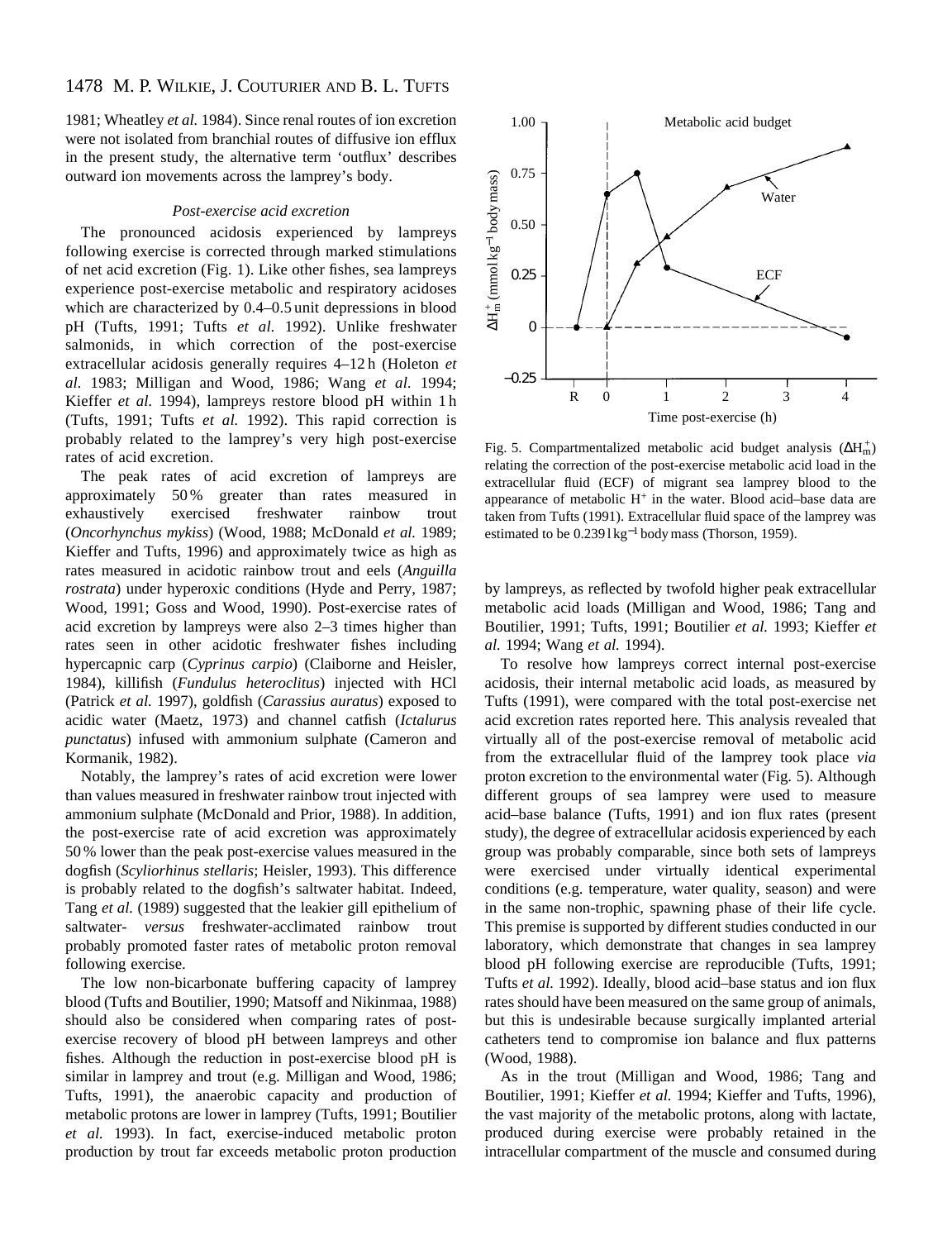| Time after<br>exercise<br>(h) | $\Delta H_{m,ICF}^+$<br>$(mmol \text{ kg}^{-1} \text{ body mass})$ | $\Delta H_{\text{m-ECF}}^+$<br>(mmol $kg^{-1}$ body mass) | $\Delta H_{\text{m,Water}}^+$ †††<br>(mmol $kg^{-1}$ body mass) | $\Delta H_{\text{m.Total}}^{+}$<br>(mmol $kg^{-1}$ body mass) |  |
|-------------------------------|--------------------------------------------------------------------|-----------------------------------------------------------|-----------------------------------------------------------------|---------------------------------------------------------------|--|
| $\theta$                      | 14.74                                                              | 0.65                                                      | $\overline{0}$                                                  | 15.39                                                         |  |
|                               | $(95.8\%)$                                                         | $(4.2\%)$                                                 |                                                                 |                                                               |  |
| 0.5                           | 14.21                                                              | 0.69                                                      | 0.31                                                            | 15.21                                                         |  |
|                               | $(93.4\%)$                                                         | $(4.5\%)$                                                 | $(2.0\%)$                                                       |                                                               |  |
| 1.0                           | 13.65                                                              | 0.29                                                      | 0.44                                                            | 14.38                                                         |  |
|                               | $(94.9\%)$                                                         | $(2.0\%)$                                                 | $(3.1\%)$                                                       |                                                               |  |
| 4.0                           | 4.06                                                               | $-0.07$                                                   | 0.88                                                            | 4.87                                                          |  |
|                               | $(83.4\%)$                                                         | $(-1.4\%)$                                                | $(18.1\%)$                                                      |                                                               |  |

Table 1. *Cumulative metabolic proton load to the muscle intracellular compartment (*∆*H<sup>+</sup> m,ICF), extracellular compartment*  $(\Delta H_{m,ECF}^+)$  and environmental water ( $\Delta H_{m,Water}^+$ ) in sea lamprey following 5 min of exhaustive exercise

Numbers in parentheses represent the percentage contribution of each compartment to  $\Delta H_{m,Total}^+$ .

 $* \Delta H_{m,Total}^+ = \Delta H_{m,ICF}^+ + \Delta H_{m,ECF}^+ + \Delta H_{m,Water}^+$ .

†Data taken from Boutilier *et al.* (1993).

††Data taken from Tufts (1991).

†††Estimates of ∆H<sup>+</sup><sub>m,Water</sub> were based upon the cumulative appearance of metabolic acid in the environmental water following exercise.

glycogen resynthesis (Boutilier *et al.* 1993). To illustrate this point, the cumulative metabolic acid load to the muscle of exercised sea lampreys from Boutilier *et al.* (1993) was compared with the post-exercise extracellular metabolic acid load reported by Tufts (1991) and with the levels of metabolic acid excreted to the water in the present study. This analysis revealed that more than 90 % of the total acid load appearing in the lampreys' whole body was restricted to the muscle (Table 1). Further, almost 70 % of this whole-body metabolic acid load was metabolized in the muscle during the first 4 h of the post-exercise recovery period, but only approximately 6 % of this acid load was cleared *via* excretion to the water (Table 2). Similar observations have also been reported for rainbow trout (Tang and Boutilier, 1991; Kieffer and Tufts, 1996).

Analysis of the net ion movements across the body surface of the lamprey indicated that the post-exercise stimulation of acid excretion resulted from significantly higher losses of Cl<sup>−</sup> than of  $Na<sup>+</sup>$  during the first hour (Fig. 2). According to the strong ion difference theory (Stewart, 1983) and the constraints of electroneutrality, net Na+ or Cl<sup>−</sup> uptake must be accompanied by simultaneous acid (equivalent to base uptake) or base equivalent excretion (equivalent to acid uptake), respectively (Wood, 1988; McDonald *et al.* 1989). Using these criteria, it is possible to use net Cl<sup>−</sup> and Na+ flux patterns to predict net acid excretion patterns. Accordingly, the predicted proton flux rates calculated here (Fig. 2), based upon differences between  $J_{\text{net}}^{\text{Cl}}$  and  $J_{\text{net}}^{\text{Na}}$  confirm our hypothesis that a stimulation of net Cl<sup>−</sup> over Na<sup>+</sup> losses during the first hour of recovery accounted for most of the net acid excretion we observed. In fact, when *actual* J<sup>H</sup><sub>net</sub> was plotted against *predicted J*H<sub>net</sub>, a significant linear relationship was observed (Fig. 6). The slope of this relationship, approximately 0.7 (*r*=0.82; *P*=0.02), was very close to values obtained by Wood (1988) in rainbow trout recovering from exhaustive exercise. The lack of complete (i.e. 1:1) agreement between the

Table 2. *Percentage of the total metabolic acid load (*∆*H<sup>+</sup> m,Total) cleared via* in situ *metabolism within the muscle intracellular compartment (muscle ICF) or via excretion to the environmental water*

|                            | Percentage clearance |                                                         |  |
|----------------------------|----------------------|---------------------------------------------------------|--|
| Time after exercise<br>(h) |                      | Muscle ICF <sup>*</sup> Excretion to water <sup>†</sup> |  |
| 0.5                        | 3.2                  | 2.0                                                     |  |
| 1.0                        | 7.1                  | 2.8                                                     |  |
| 4.0                        | 68.8                 | 5.7                                                     |  |

\*Percentage of  $\Delta H_{m,Total}^+$  metabolized in muscle ICF =

|                                                                                                 | $(\Delta H_{\text{m.ICF}}^{+}$ at $0 h - \Delta H_{\text{m.ICF}}^{+}$ at th)<br>$(\Delta H_{m,Total}^+$ at 0 h) |  |
|-------------------------------------------------------------------------------------------------|-----------------------------------------------------------------------------------------------------------------|--|
|                                                                                                 |                                                                                                                 |  |
| $\uparrow$ Percentage of $\Delta H_{m,Total}^+$ excreted to water = $\frac{\sqrt{m}}{\sqrt{m}}$ | $(\Delta H_{m,water}^+$ at th)                                                                                  |  |
|                                                                                                 | $(\Delta H_{m,Total}^+$ at 0 h)                                                                                 |  |

*estimated* and *actual* rates of  $J_{\text{net}}^H$  might have been due to the slightly higher variability of net ion compared with *actual* H<sup>+</sup> movements, but other ions (e.g.  $Ca^{2+}$ ,  $H_2PO_4^-$ ,  $HPO_4^{2-}$ ) also probably contributed to the outward acid flux. In fact, ions such as  $H_2PO_4^-$  and  $HPO_4^{2-}$  may have been excreted *via* renal pathways (Wheatley *et al.* 1984; Wood, 1988).

# *Post-exercise unidirectional ion movements*

Radiotracers were used to determine how changes in postexercise net acid flux took place. Under resting conditions, the lamprey's body surface was relatively impermeable to both Na<sup>+</sup> and Cl−, as illustrated by net outflux rates for each ion that were less than  $-75 \mu$ mol kg<sup>-1</sup>h<sup>-1</sup>. Outflux rates in other teleosts, maintained under similar conditions, are typically 2–4 times higher (e.g. Maetz and Garcia-Romeu, 1964; Cameron, 1976; Wood, 1988; Perry *et al.* 1992). In all resting lampreys, the small Na<sup>+</sup> and Cl<sup>−</sup> outflux rates were countered by matching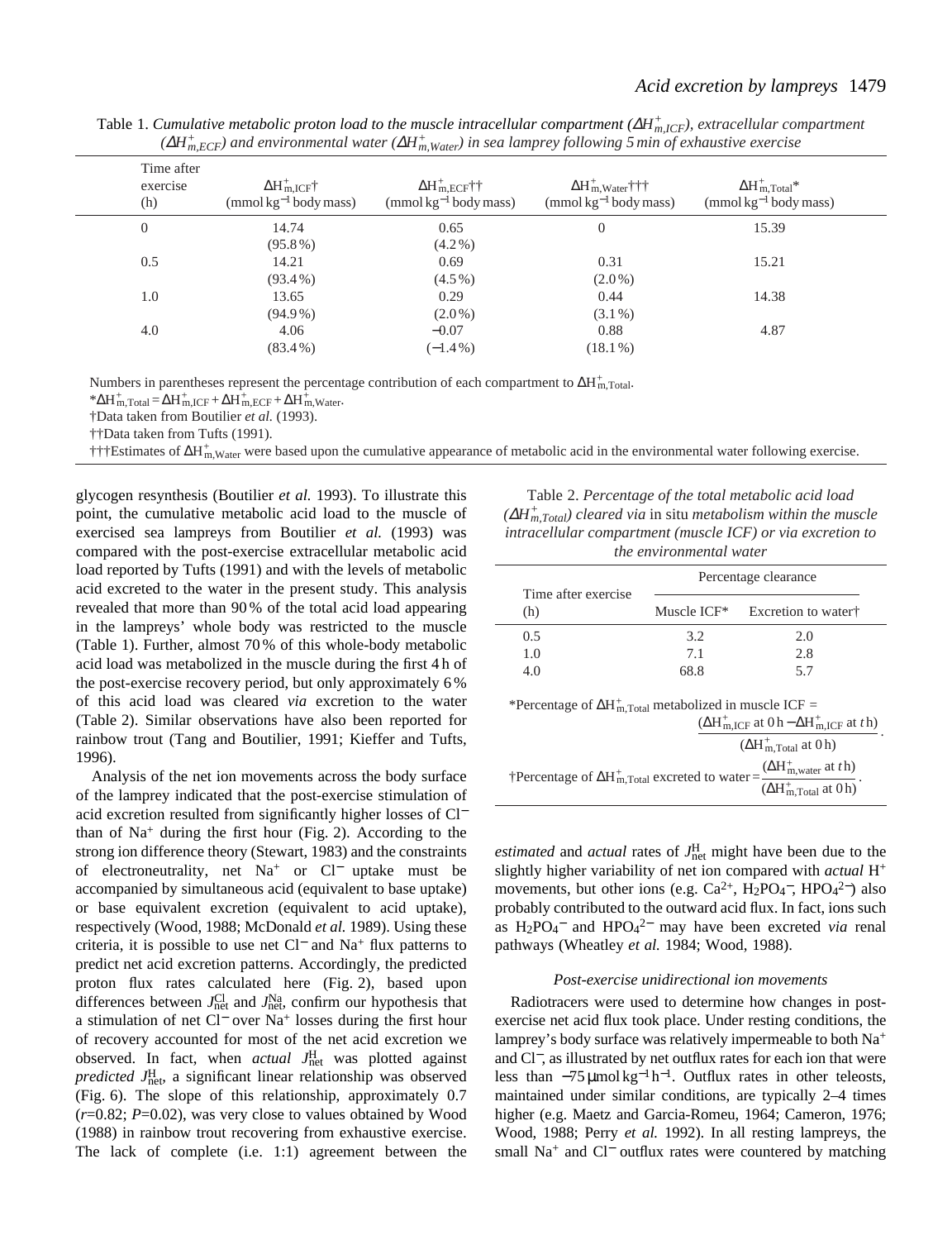

Fig. 6. *Actual* versus *predicted* net proton flux ( $J_{\text{net}}^{\text{H}}$ ) rates across the body surface of migrant sea lampreys following 5 min of exhaustive exercise. *Predicted*  $J_{\text{net}}^{\text{H}}$  is based on calculated differences between net Cl<sup>−</sup> and net Na<sup>+</sup> flux rates (predicted *J*<sup>H</sup> net≈*J*Cl net−*J*Na net) under resting (control) conditions (open circle) and after  $0-1$  h,  $1-2$  h, 4 h, 8 h and 12 h of post-exercise recovery. The solid line represents the best fit line, as determined using least-squares analyses (*y*=0.72*x*+27.5; *P*=0.02, *r*=0.82). A significant correlation was observed, as determined using Pearson's linear correlation coefficient (*r*).

rates of ion influx. Interestingly, Cl<sup>−</sup> and Na+ influx rates in larval sea lampreys and river lampreys (*Lampetra fluviatilis*) are 2–3 times higher than the rates in the spawning sea lampreys examined in the present study (Morris and Bull, 1968; Stinson and Mallat, 1989). These apparent discrepancies might be due to factors such as life stage, body size, water quality or water temperature and should be investigated further.

The unidirectional Cl<sup>−</sup> flux data indicate that the net Cl<sup>−</sup> losses following exercise were almost exclusively due to the large increases in outflux (branchial plus renal excretion) rather than to a reduced Cl<sup>−</sup> influx. Although  $J_{\text{in}}^{\text{Cl}}$  was significantly lower at 2 h than in resting lampreys, this reduction was slight and was unlikely to have had any major effects on postexercise acid–base balance in these animals.

Stimulation of  $Na<sup>+</sup>$  influx is associated with increased  $H<sup>+</sup>$ excretion in many fish species (Cameron, 1976; McDonald and Wood, 1981; Wood, 1988; Hyde and Perry, 1989; Tang and Boutilier, 1991; Goss *et al.* 1992). In the present study, however, increases in  $Na<sup>+</sup>$  influx were relatively small compared with net Cl<sup>−</sup> losses over the first hour of recovery. The twofold greater  $Na<sup>+</sup>$  influx rates observed between 2 and 4 h suggest that some additional acid excretion took place, but it was masked by the simultaneously high Na<sup>+</sup> outflux rates (Fig. 4). It is curious that  $Na^+$  influx would be stimulated at a time when net acid excretion had probably returned to resting levels (Fig. 1; Tufts, 1991), but post-exercise intramuscular pH (pHi) remains depressed beyond 4 h in sea lampreys (Boutilier *et al.* 1993). This suggests that  $H^+$  arising from the muscle intracellular compartment after 1 h may have led to additional H<sup>+</sup> excretion in the later stages of post-exercise recovery.

In conclusion, adult sea lampreys correct exercise-induced decreases in extracellular pH by differentially modulating Cl<sup>−</sup> *versus* Na+ movements across their body surface. The high rate of net metabolic  $H^+$  excretion, which clears all of the metabolic acid from the animals' extracellular fluid by 2 h, is facilitated by higher post-exercise Cl<sup>−</sup> *versus* Na+ excretion rates. As in the rainbow trout, the majority of metabolic acid produced during exercise is retained and metabolized within the muscle compartment and only approximately 6 % of the whole-body metabolic acid load is excreted, presumably *via* the gills. Overall, the general mechanisms of acid removal by sea lampreys resemble the strategies used by teleosts, despite the fact that these groups have had separate phylogenetic lineages for at least 400 million years (Forey and Janvier, 1993). Future studies, aimed at precisely elucidating the mechanisms of acid–base and ion regulation in sea lampreys, should improve our understanding of the evolution of these physiological processes in vertebrates.

We are grateful to B. A. Cameron for his help with the design and setting up of the experimental apparatus used in these experiments. This work was supported by a Natural Sciences and Engineering Council of Canada (NSERC) Research Grant to B.L.T. M.P.W. was supported by an NSERC postdoctoral fellowship.

#### **References**

- BARTELS, H. (1989). Freeze-fracture study of the pavement cell in the lamprey gill epithelium. Analogy of membrane structure with granular cell in the amphibian urinary bladder. *Biol. Cell* **66**, 165–171.
- BARTELS, H., MOLDENHAAUER AND POTTER, I. C. (1996). Changes in the apical surface of chloride cells following acclimation of lampreys to seawater. *Am. J. Physiol.* **270**, R125–R133.
- BLACK, E. C., ROBERTSON, A. C., LAM, K. C. AND CHIU, W. C. (1962). Changes in glycogen, pyruvate and lactate in rainbow trout (*Salmo gairdneri*) during and following muscular activity. *J. Fish. Res. Bd Can.* **19**, 409–436.
- BOUTILIER, R. G., FERGUSON, R. A., HENRY, R. P. AND TUFTS, B. L. (1993). Exhaustive exercise in the sea lamprey (*Petromyzon marinus*): relationships between anaerobic metabolism and intracellular acid–base balance. *J. exp. Biol.* **178**, 71–88.
- CAMERON, B. A., PERRY, S. F., WU, C., KO, K. AND TUFTS, B. L. (1996). Bicarbonate permeability and immunological evidence for an anion exchanger-like protein in the red blood cells of the sea lamprey, *Petromyzon marinus*. *J. comp. Physiol.* B **166**, 197–204.
- CAMERON, J. N. (1976). Branchial ion uptake in arctic grayling: resting values and effects of acid–base disturbance. *J. exp. Biol*. **64**, 711–725.
- CAMERON, J. N. AND KORMANIK, G. A. (1982). The acid–base responses of gills and kidneys to infused acid and base loads in the channel catfish, *Ictalurus punctatus*. *J. exp. Biol.* **99**, 143–160.
- CLAIBORNE, J. B. AND HEISLER, N. (1984). Acid–base regulation and ion transfers in the carp (*Cyprinius carpio*) during and after exposure to environmental hypercapnia. *J. exp. Biol.* **108**, 25–43.
- FOREY, P. AND JANVIER, P. (1993). Agnathans and the origin of jawed vertebrates. *Nature* **361**, 129–134.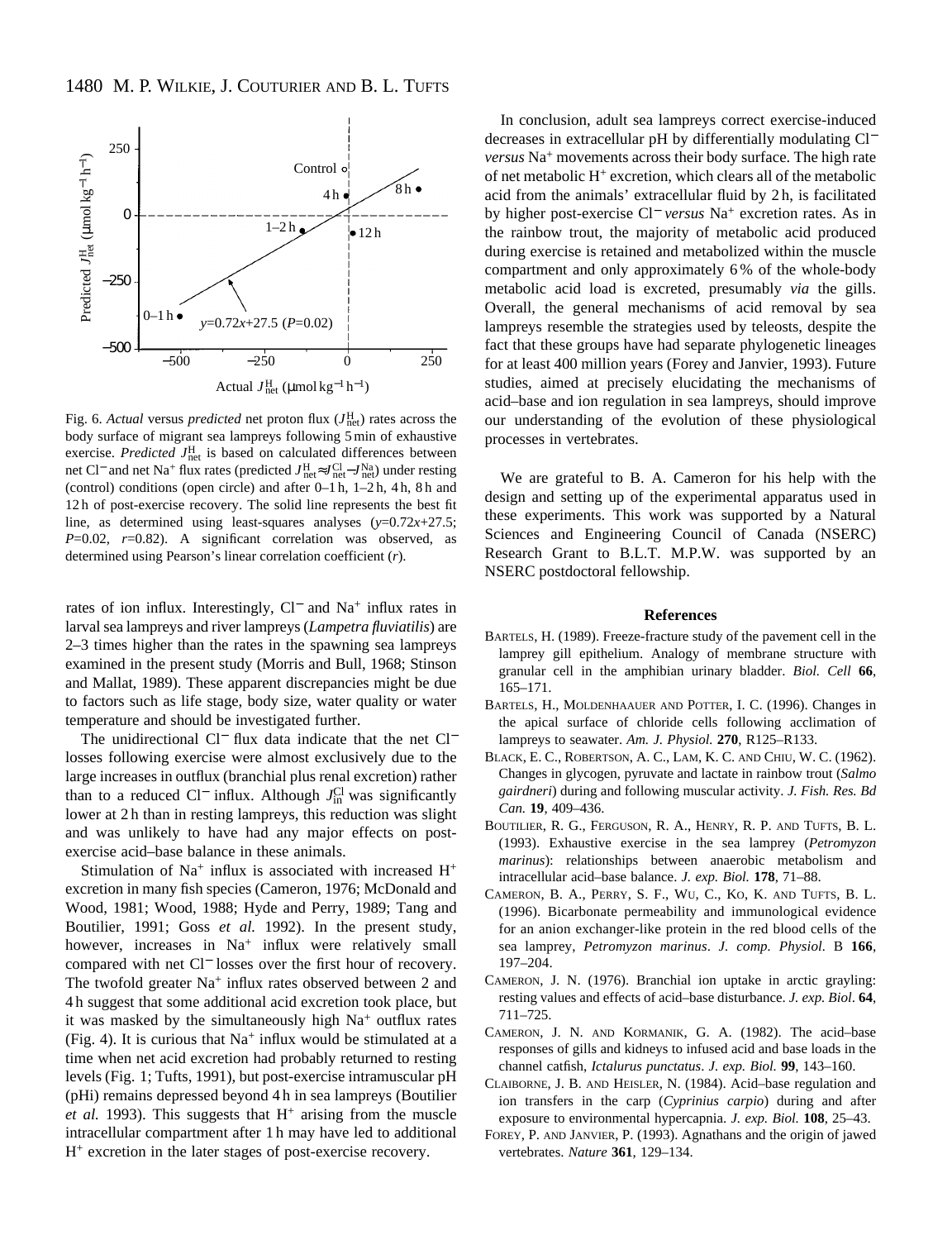- GOSS, G. G., PERRY, S. F. AND LAURENT, P. (1995). Ultrastructure and morphometric studies on ion and acid–base transport processes in freshwater fish. In *Fish Physiology*, vol. 14, *Cellular and Molecular Approaches to Fish Ionic Regulation* (ed. C. M. Wood and T. J. Shuttleworth), pp. 257–284. New York: Academic Press.
- GOSS, G. G., PERRY, S. F., WOOD, C. M. AND LAURENT, P. (1992). Mechanisms of ion and acid–base regulation at the gills of freshwater fish. *J. exp. Zool*. **263**, 143–159.
- Goss, G. G. AND WOOD, C. M. (1990). Na<sup>+</sup> and Cl<sup>−</sup> uptake kinetics, diffusive effluxes and acidic equivalent fluxes across the gills of rainbow trout. I. Responses to environmental hyperoxia. *J. exp. Biol.* **152**, 521–547.
- HARDISTY, M. W. AND ROVAINEN, C. M. (1982). Morphological and functional aspects of the muscular system. In *The Biology of Lampreys*, vol. 4A (ed. M. W. Hardisty and J. C. Potter), pp. 137–231. New York: Academic Press.
- HEISLER, N. (1993). Acid–base regulation. In *The Physiology of the Fishes* (ed. D. H. Evans), pp. 343–378. Boca Raton, FL: CRC Press Inc.
- HOLETON, G. F., NEUMAN, P. AND HEISLER, N. (1983). Branchial ion exchange and acid–base regulation after strenuous exercise in rainbow trout (*Salmo gairdneri*). *Respir. Physiol.* **51**, 303–318.
- HYDE, D. A. AND PERRY, S. F. (1987). Acid–base and ionic regulation in the American eel (*Anguilla rostrata*) during and after prolonged aerial exposure: branchial and renal adjustments. *J. exp. Biol.* **133**, 429–447.
- HYDE, D. A. AND PERRY, S. F. (1989). Differential approaches to blood acid–base regulation during exposure to prolonged hypercapnia in two freshwater teleosts: the rainbow trout (*Salmo gairdneri*) and the American eel (*Anguilla rostrata*). *Physiol. Zool.* **62**, 1164–1186.
- KIEFFER, J. D., CURRIE, S. AND TUFTS, B. L. (1994). Effects of environmental temperature on the metabolic and acid–base responses of rainbow trout to exhaustive exercise. *J. exp. Biol*. **194**, 299–317.
- KIEFFER, J. D. AND TUFTS, B. L. (1996). The influence of environmental temperature on the role of the rainbow trout gill in correcting the acid–base disturbance following exhaustive exercise. *Physiol. Zool.* **69**, 1301–1323.
- LAURENT, P. (1984). Gill internal morphology. In *Fish Physiology*, vol. 10A (ed. W. S. Hoar and D. J. Randall), pp. 73–183. New York: Academic Press.
- LEWIS, S. V. (1980). Respiration of lampreys. *Can. J. Fish. aquat. Sci.* **37**, 1711–1722.
- MAETZ, J. (1973).  $Na^{+}/NH_{4}^{+}$ ,  $Na^{+}/H^{+}$  exchanges and  $NH_{3}$  movement across the gill of *Carassius auratus*. *J. exp. Biol.* **58**, 255–275.
- MAETZ, J. AND GARCIA ROMEU, F. (1964). The mechanism of sodium and chloride uptake of a fresh-water fish, *Carassius auratus*. II. Evidence for NH<sub>4</sub><sup>+</sup>/Na<sup>+</sup> and HCO<sub>3</sub><sup>−</sup>/Cl<sup>−</sup>exchanges. *J. gen. Physiol.* **47**, 1209–1227.
- MALLAT, J., FRANKLIN BAILEY, J., LAMPA, S. J., EVANS, M. A. AND TATE, W. (1995). Quantitative ultrastructure of gill epithelial cells in larval lamprey *Petromyzon marinus*. *Can. J. Fish. aquat. Sci.* **52**, 1150–1164.
- MALLAT, J. AND STINSON, C. (1990). Toxicant extraction efficiency and branchial NaCl fluxes in lampreys exposed to Kepone. *Arch. env. Contam. Toxicol.* **19**, 307–313.
- MATSOFF, L. AND NIKINMAA, M. (1988). Effects of external acidification on the blood acid–base status and ion concentrations of lamprey. *J. exp. Biol.* **136**, 351–361.

MCDONALD, D. G. AND PRIOR, E. T. (1988). Branchial mechanisms

of ion and acid–base regulation in the freshwater rainbow trout, *Salmo gairdneri*. *Can. J. Fish. aquat. Sci.* **66**, 2699–2708.

- MCDONALD, D. G. AND ROGANO, M. S. (1986). Ion regulation by the rainbow trout, *Salmo gairdneri*, in ion-poor water. *Physiol. Zool*. **59**, 318–331.
- MCDONALD, D. G., TANG, Y. AND BOUTILIER, R. G. (1989). Acid and ion transfer across the gills of fish: mechanisms and regulation. *Can. J. Zool.* **67**, 3046–3054.
- MCDONALD, D. G. AND WOOD, C. M. (1981). Branchial and renal net ion fluxes in the rainbow trout, *Salmo gairdneri*, at low environmental pH. *J. exp. Biol.* **93**, 101–118.
- MILLIGAN, C. L. AND WOOD, C. M. (1986). Intracellular and extracellular acid–base status and H<sup>+</sup> exchange with the environment after exhaustive exercise in the rainbow trout. *J. exp. Biol.* **123**, 93–121.
- MORRIS, R. AND BULL, J. M. (1968). Freshwater osmoregulation in the ammocoete larva of *Lampetra planeri* (Bloch). II. The effect of deionized water and temperature on sodium balance. *J. exp. Biol.* **48**, 597–609.
- MORRIS, R. AND BULL, J. M. (1970). Studies on fresh-water osmoregulation in the ammocoete larva of *Lampetra planeri* (Bloch). III. The effect of external and internal sodium concentration of sodium transport. *J. exp. Biol.* **52**, 275–296.
- MORRIS, R. AND PICKERING, A. D. (1975). Ultrastructure of the presumed ion-transporting cells in the gills of ammocoete lampreys, *Lampetra fluviatilis* (L.) and *Lampetra planeri* (Bloch). *Cell Tissue Res.* **163**, 327–341.
- MORRIS, R. AND PICKERING, A. D. (1976). Changes in ultrastructure of the gills of the river lamprey, *Lampetra fluviatilis* (L.), during the anadromous spawning migration. *Cell Tissue Res.* **173**, 271–277.
- NIKINMAA, M., AIRAKSINEN, S. AND VIRKII, L. (1995). Haemoglobin function in intact lamprey erythrocytes: interactions with membrane function in the regulation of gas transport and acid–base balance. *J. exp. Biol.* **198**, 2423–2430.
- NIKINMAA, M. AND RAILO (1987). Anion movements across lamprey (*Lampetra fluviatilis*) red cell membrane. *Biochim. biophys. Acta* **899**, 134–136.
- PATRICK, M. L., PÄRT, P., MARSHALL, W. S. AND WOOD, C. M. (1997). Characterization of ion and acid–base transport in the fresh water adapted mummichog (*Fundulus heteroclitus*). *J. exp. Zool.* **279**, 208–219.
- PEEK, W. D. AND YOUSON, J. H. (1979). Transformation of the interlamellar epithelium of the gills of the anadromous sea lamprey, *Petromyzon marinus* L. during metamorphosis. *Can. J. Zool.* **57**, 1318–1332.
- PERRY, S. F., GOSS, G. G. AND LAURENT, P. (1992). The interrelationships between gill chloride cell morphology and ionic uptake in four freshwater teleosts. *Can. J. Zool.* **70**, 1775–1786.
- PERRY, S. F. AND LAURENT, P. (1989). Adaptational responses of rainbow trout to lowered external NaCl concentration: contribution of the branchial chloride cell. *J. exp. Biol.* **147**, 147–168.
- RANDALL, D. J. (1972). Respiration. In *The Biology of Lampreys*, vol. 2 (ed. M. W. Hardisty and I. C. Potter), pp. 287–306. New York: Academic Press.
- SCHULTE, P. M., MOYES, C. D. AND HOCHACHKA, P. W. (1992). Integrating metabolic pathways in post-exercise recovery of white muscle. *J. exp. Biol.* **166**, 181–195.
- SCOTT, W. B. AND SCOTT, M. G. (1988). Atlantic fishes of Canada. *Can. Bull. Fish. aquat. Sci.* **219**, 6–9.
- STEWART, P. A. (1983). Modern quantitative acid–base chemistry. *Can. J. Physiol. Pharmac*. **61**, 1444–1461.